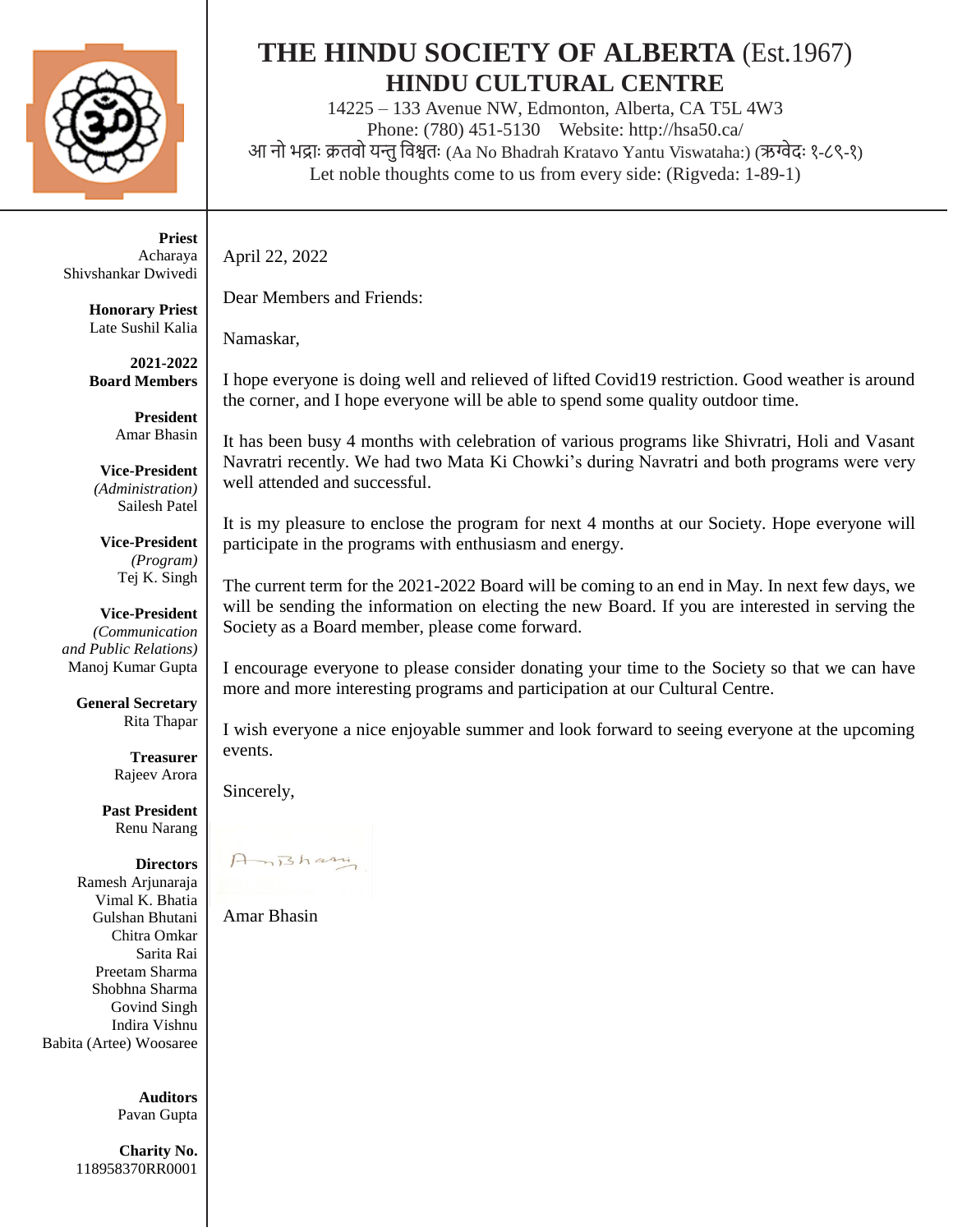| <b>Programs for May to August 2022</b> |              |                                                                                                 |                       |
|----------------------------------------|--------------|-------------------------------------------------------------------------------------------------|-----------------------|
| <b>May</b>                             |              |                                                                                                 |                       |
| <b>DATE</b>                            | <b>DAY</b>   | <b>PROGRAM</b>                                                                                  | <b>TIMINGS</b>        |
| <b>SUNDAY</b>                          | $01$ -May-22 | <b>SUNDARKAND PAATH</b>                                                                         | 09:30 AM - 12:30 PM   |
| <b>TUESDAY</b>                         | 03-May-22    | AKSHAY TRITIYA GROUP POOJA (see special event)                                                  | 06:30 PM $-$ 08:00 PM |
| <b>SUNDAY</b>                          | 08-May-22    | REGULAR PROGRAM (SANATAN DHARMA<br>SABHA), MEANINGS OF DHARMA                                   | 10:00 AM - 12:30 PM   |
| <b>SUNDAY</b>                          | 15-May-22    | <b>AMRITVANI PAATH</b>                                                                          | 10:00 AM - 12:30 PM   |
| <b>SUNDAY</b>                          | 22-May-22    | <b>BUDDHA JAYANTI CELEBRATION</b>                                                               | 10:00 AM - 12:30 PM   |
| <b>SATURDAY</b>                        | 28-May-22    | SRI SHANI GRAH SHANTI & DEEP DAAN (see<br>special event)                                        | 03:00 PM - 04:30 PM   |
| <b>SUNDAY</b>                          | 29-May-22    | SRI SHANI GRAH SHANTI HAVAN (see special event)                                                 | 09:30 AM - 12:30 PM   |
| June                                   |              |                                                                                                 |                       |
| <b>DATE</b>                            | <b>DAY</b>   | <b>PROGRAM</b>                                                                                  | <b>TIMINGS</b>        |
| <b>SUNDAY</b>                          | 05-Jun-22    | <b>SUNDARKAND PAATH</b>                                                                         | 09:30 AM - 12:30 PM   |
| <b>FRIDAY</b>                          | 10-Jun-22    | NIRJALA EKADASHI, SRI VISHNU<br>SAHASTRANAAM HAVAN                                              | 06:30 PM - 08:00 PM   |
| <b>SUNDAY</b>                          | 12-Jun-22    | SANATANA DHARMA SABHA, SURTEES<br><b>VEDIC LITERATURES &amp; CONTENTS</b>                       | 09:30 AM - 12:30 PM   |
| <b>FRIDAY</b>                          | 17-Jun-22    | <b>BHAJAN SANDHYA</b> (see special event)                                                       | $06:00$ PM $-8:00$ PM |
| <b>SUNDAY</b>                          | 19-Jun-22    | AMRITVANI PAATH / SANT KABIR JAYANTI<br><b>CELEBRATION</b>                                      | 10:00 AM - 12:30 PM   |
| <b>SUNDAY</b>                          | 26-Jun-22    | NAVGRAH SHANTI GROUP POOJA(see special event)                                                   | 10:00 AM - 12:30 PM   |
| July                                   |              |                                                                                                 |                       |
| <b>DATE</b>                            | <b>DAY</b>   | <b>PROGRAM</b>                                                                                  | <b>TIMINGS</b>        |
| <b>SUNDAY</b>                          | 03-Jul-22    | <b>SUNDARKAND PAATH</b>                                                                         | 09:30 AM - 12:30 PM   |
| <b>SUNDAY</b>                          | 10-Jul-22    | <b>AMRITVANI PAATH</b>                                                                          | 10:00 AM - 12:30 PM   |
| <b>SUNDAY</b>                          | 17-Jul-22    | <b>GURU PURNIMA / VYAS JAYANTI</b><br><b>CELEBRATION</b>                                        | 09:30 AM - 12:30 PM   |
| <b>SUNDAY</b>                          | 24-Jul-22    | SHIV PURAN KATHA STARTS FOR 7 DAYS (see<br>special event) [Weekdays Evening- 6:30 pm - 8:30 pm] | 09:30 AM - 12:30 PM   |
| <b>SUNDAY</b>                          | 31-Jul-22    | SHIV PURAN KATHA VIRAM (see special event)                                                      | 09:30 AM - 12:30 PM   |
| <b>August</b>                          |              |                                                                                                 |                       |
| <b>DATE</b>                            | <b>DAY</b>   | <b>PROGRAM</b>                                                                                  | <b>TIMINGS</b>        |
| <b>SUNDAY</b>                          | 07-Aug-22    | MAHA RUDRABHISHEK GROUP POOJA (see<br>special event)                                            | 09:30 AM - 12:30 PM   |
| <b>FRIDAY</b>                          | 12-Aug-22    | <b>BHAJAN SANDHYA</b> (see special event)                                                       | 06:00 PM - 08:00 PM   |
| <b>SUNDAY</b>                          | 14-Aug-22    | SUNDARKAND PAATH                                                                                | 10:00 AM - 12:30 PM   |
| <b>THURSDAY</b>                        | 18-Aug-22    | SRI KRISHNA JANAMASHTAMI (see special event)                                                    | 08:00 PM - 12:00 AM   |
| <b>SUNDAY</b>                          | 21-Aug-22    | SRI KRISHNA JANAMSHASHTHI<br><b>CELEBRATION 56 BHOG</b> (see special event)                     | 10:00 AM - 12:30 PM   |
| SUNDAY                                 | 28-Aug-22    | VINAYAK CHATURTHI CELEBRATION                                                                   | 10:00 AM - 12:30 PM   |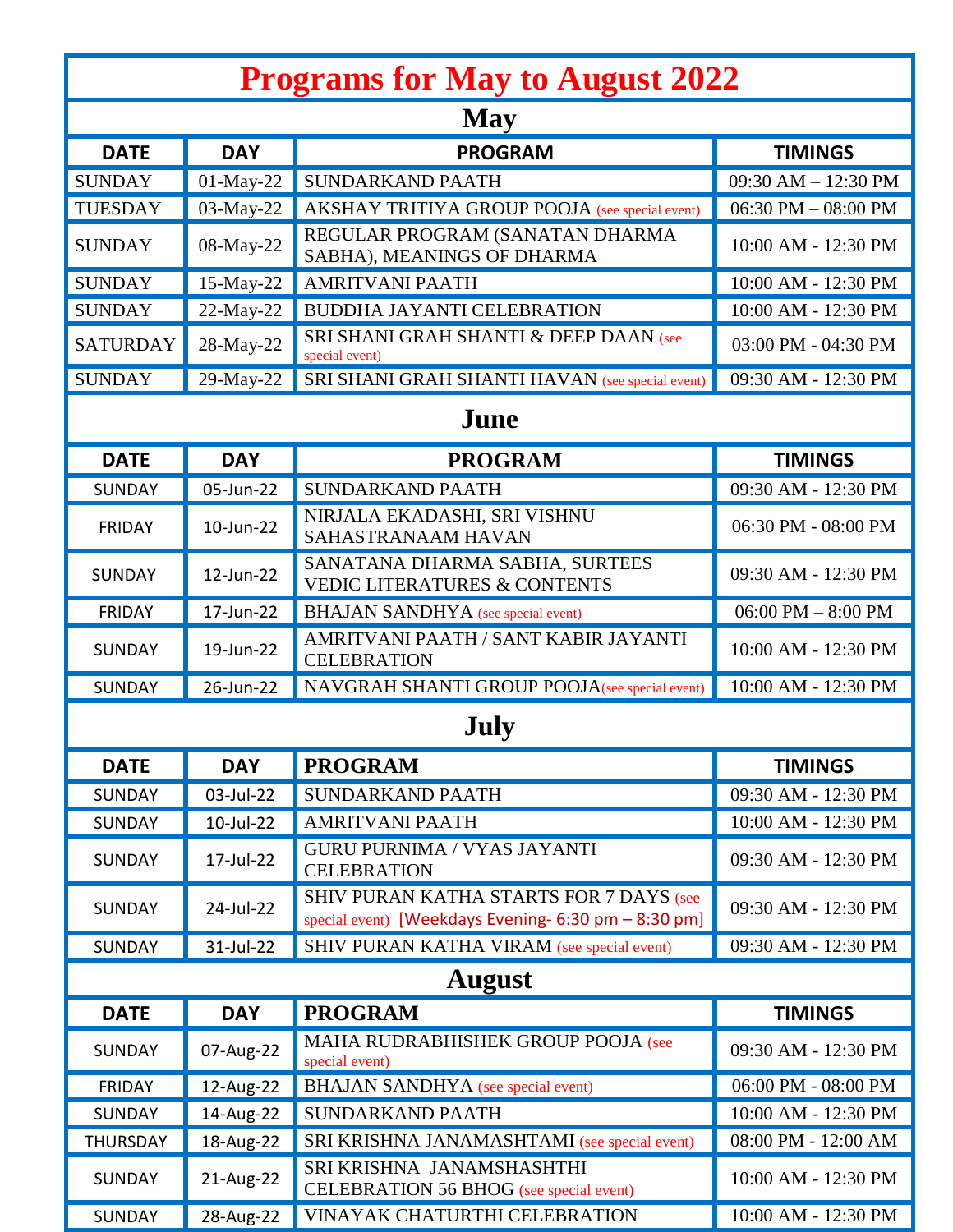# **SPECIAL EVENTS**

## **Akshay Tritiya Group Pooja**

Tuesday, May 03, 2022 06:30 pm – 08:00 pm



# **Bhajan Sandhya**

Friday, June 17, 2022 [06:00 PM – 08:00 PM] Friday, August 12, 2022 [06:00 PM – 08:00 PM] Bhajan (6:00 pm-8:00 pm) Followed by Prasad



## **Shiv Puran Katha** Sunday, July 24, 2022 To

Sunday, July 31, 2022 Puran Katha (09:30 am - 12:30 pm) [Weekdays Evening- 6:30 pm – 8:30 pm]



**Sri Krishna Janmashtami** Thursday, August 18, 2022 08:00 pm - 12:00 am



## **Sri Shani Grah Shanti Pooja**

Saturday, May 28, 2022 [3:00 pm-4:30 pm] Deep Daan 3:00 pm Sunday, May 29, 2022 [9:30 am-12:30 pm] Havan 10:00 am



### **Navgrah Shanti Group Pooja**

Sunday, June 26, 2022 10:00 am – 12:30 pm



#### **Maha Rudrabhishek Group Pooja** Sunday, August 07, 2022

09:30 am – 11:30 am



**Sri Krishna Janamshashthi Celebration (56 Bhog)** Sunday August 21, 2022 10:00 am – 12:30 pm